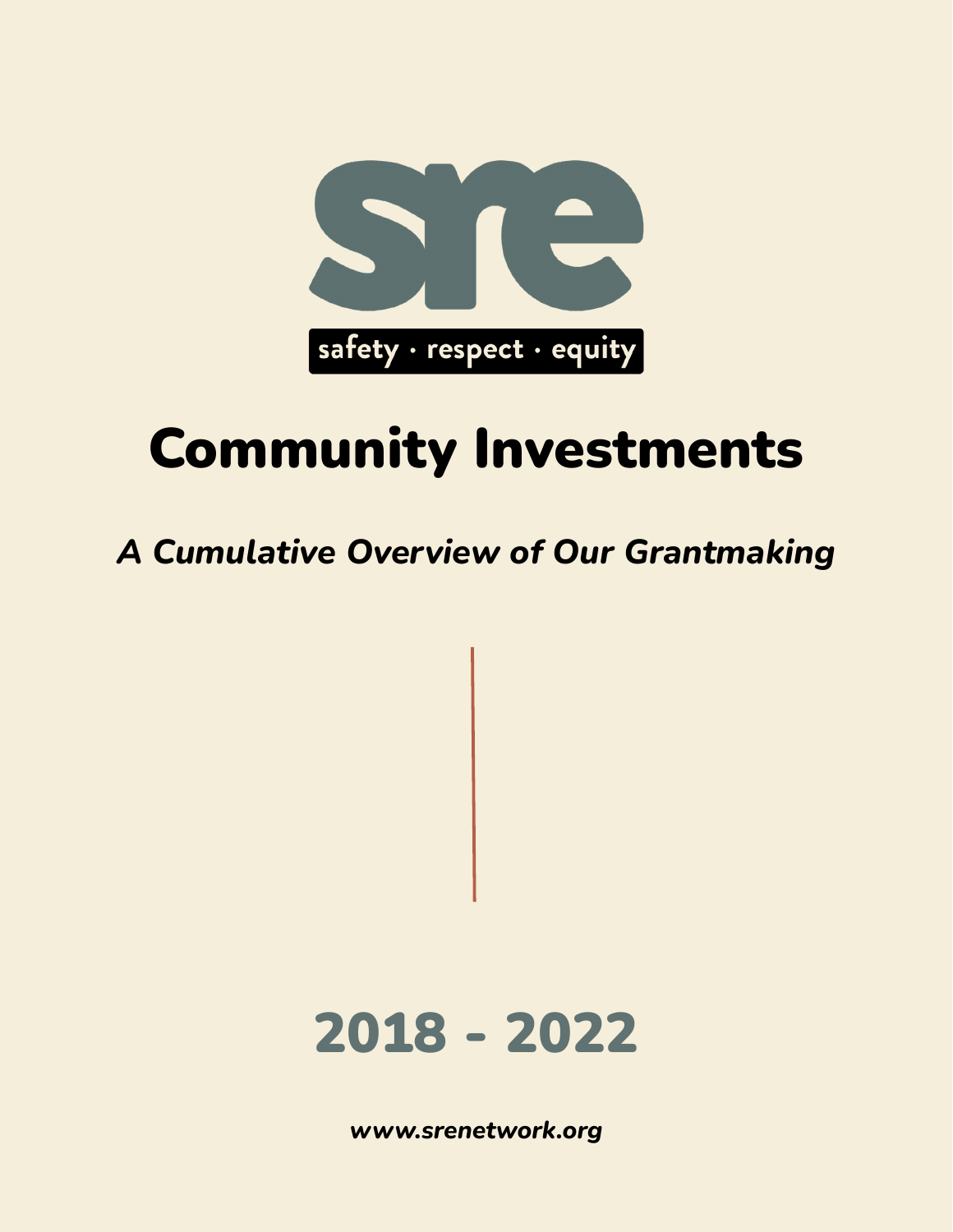**SRE Network serves as a multiplier through our community investments portfolio, which encompasses both grantmaking and investments in partnerships with experts, trainers, and practitioners in both the Jewish community and beyond to provide support to SRE Network membership, Jewish workplaces, and the field at large.**

**To date, SRE Network has invested nearly \$3.75M in grants and supports to advance safety, respect and equity with a focus on gender justice.**

## 2018 **CHARGE RAPID Rapid Response**

Five grants totaling \$500,000 for Rapid Response Grants, an investment in upfront field-building needs, such as coordinating and scaling training programs for Jewish organizations, developing assessment tools, curricula, and other resources to support Safe, Respectful, Equitable Jewish workplaces and communal spaces.

| <b>CLAL - The National Jewish</b><br><b>Center for Learning and</b><br>Leadership | The Gender Equity in Hiring<br>Project                                                   | \$75,000 / 1 Year  |
|-----------------------------------------------------------------------------------|------------------------------------------------------------------------------------------|--------------------|
| <b>Jewish Women's Archive</b>                                                     | Archiving #MeToo                                                                         | \$75,000 / 1 Year  |
| <b>JWFNY: Ta'amod</b>                                                             | National Resource for Safety/<br><b>Respect/Equity in Jewish</b><br><b>Communal Life</b> | \$150,000 / 1 Year |
| <b>Sacred Spaces</b>                                                              | Transforming Jewish Communal \$125,000 / 1 Year<br><b>Spaces into Sacred Spaces</b>      |                    |
| <b>Women's Rabbinic Network</b>                                                   | <b>Clergy: Safe Employees and</b><br><b>Employers</b>                                    | \$75,000 / 1 Year  |
|                                                                                   |                                                                                          |                    |

Sixteen grants totaling \$1.86 million in grants to support field-building and internal organizational efforts to strengthen Jewish organizations' capacity to address safety, respect, and equity at scale.

2019 **Capacity Building**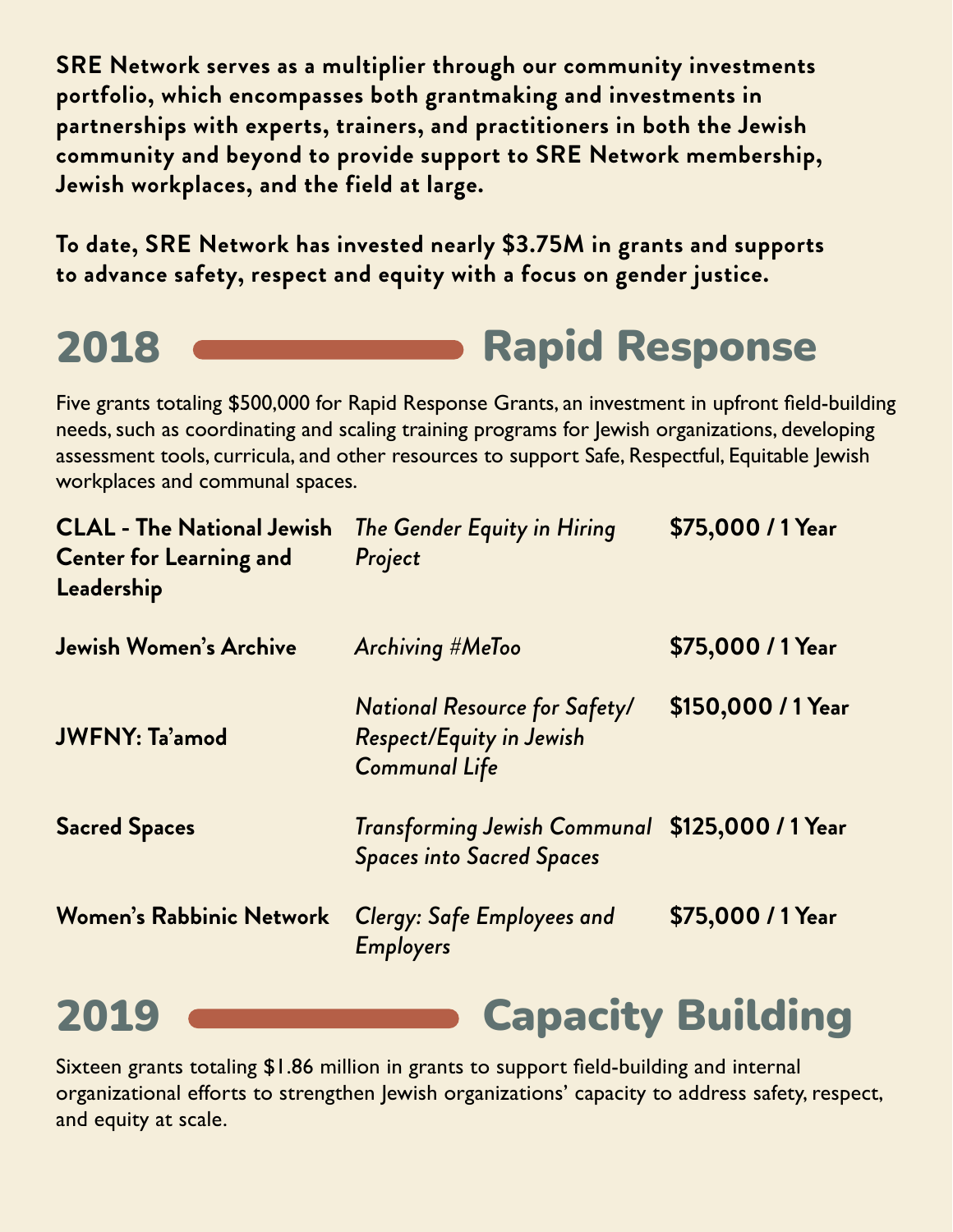### Field

| <b>Board of Jewish Education</b>                                                          | <b>The Jewish Education Project</b>                                                                                    | \$100,000 / 1 Year  |
|-------------------------------------------------------------------------------------------|------------------------------------------------------------------------------------------------------------------------|---------------------|
| <b>Foundation for Jewish Camp</b><br>and Prizmah: Center for<br><b>Jewish Day Schools</b> | Creating Standards of Safety,<br>Respect, and Equity in Jewish<br><b>Camps and Day Schools</b>                         | \$250,000 / 2 Years |
| <b>JCCA of North America</b>                                                              | Creating a Field-Wide Culture \$150,000 / 1 Year<br>of Safety, Respect, Equity<br>across JCC Communities               |                     |
| <b>JWFNY: Ta'amod</b>                                                                     | Ta'amod: Stand Up!                                                                                                     | \$300,000 / 2 Years |
| Jewish Women International Jewish Men as Allies                                           |                                                                                                                        | \$100,000 / 1 Year  |
| <b>Moving Traditions</b>                                                                  | <b>Culture Shift at Jewish</b><br><b>Overnight Camps</b>                                                               | \$100,000 / 1 Year  |
| <b>Sacred Spaces</b>                                                                      | <b>Sacred Spaces' Accreditation:</b><br><b>Research and Tool Development</b>                                           | \$300,000 / 2 Years |
| <b>Shalom Bayit</b>                                                                       | <b>WE COMMIT Bay Area: A</b><br>model of Jewish communal<br>response to Sexual Harassment<br>and Gender Based Violence | \$37,500 / 1 Year   |
| Slingshot                                                                                 | <b>Curriculum for Grantmaking</b><br>with a Gender Lens Guide                                                          | \$10,000 / 1 Year   |
| <b>The Shalom Hartman</b><br><b>Institute of North America</b>                            | <b>Created Equal: Men, Women</b><br>and the Ethics of Shared<br>Leadership                                             | \$150,000 / 1 Year  |
| <b>Union for Reform Judiam</b>                                                            | <b>Reform Movement Gender</b><br><b>Equity Project</b>                                                                 | \$100,000 / 1 Year  |
| <b>Leading Egde</b>                                                                       | Why is there a Gender Gap<br>in Leadership in the Jewish<br><b>Nonprofit Sector?</b>                                   | \$125,000 / 1 Year  |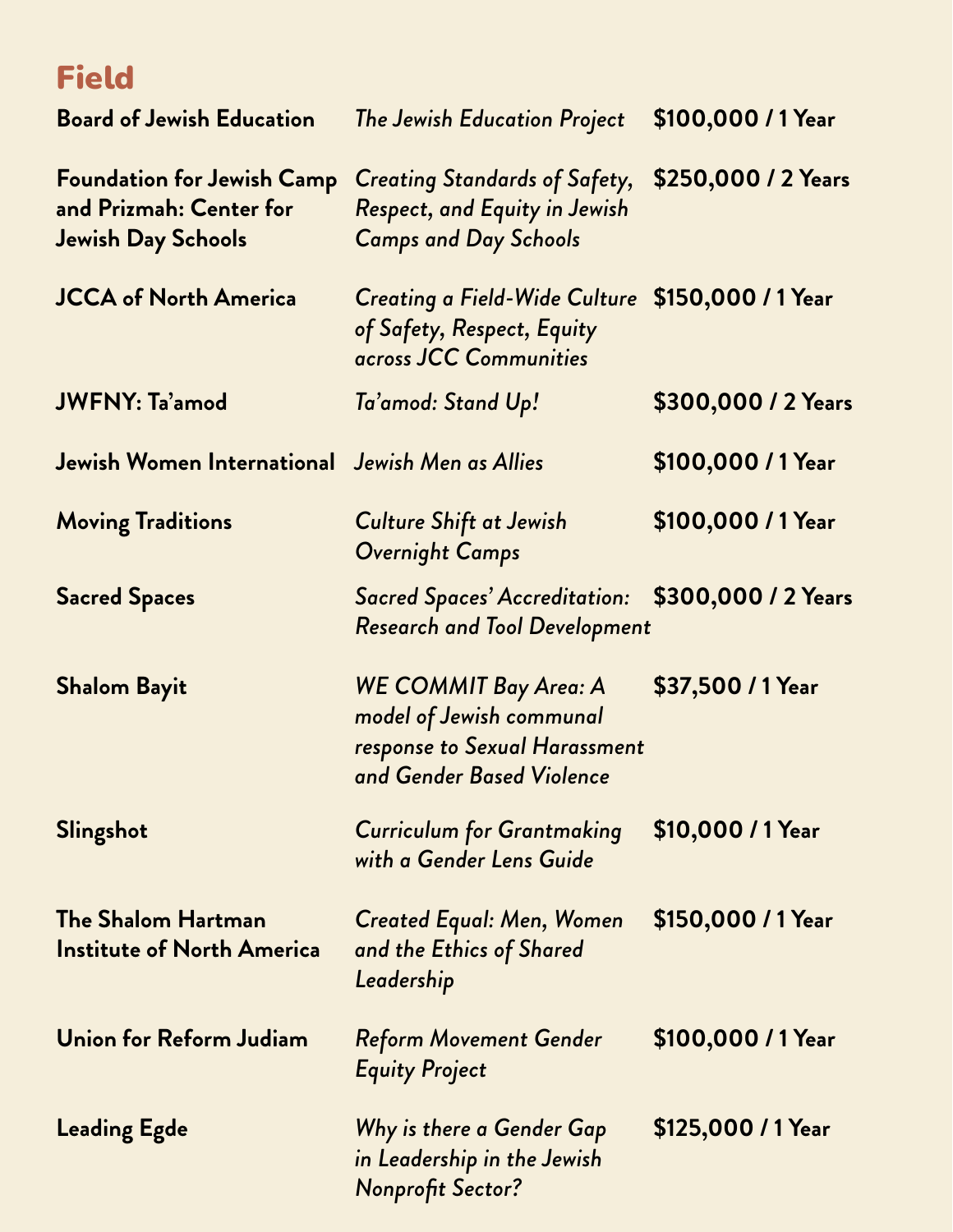### **Organizational**

| <b>Footsteps</b>                                                   | <b>Building an Inclusive,</b><br><b>Welcoming and Respectful</b><br>Footsteps                                                                             | \$25,000 / 1 Year |
|--------------------------------------------------------------------|-----------------------------------------------------------------------------------------------------------------------------------------------------------|-------------------|
| Goldring/Woldenberg<br><b>Institute of Southern Jewish</b><br>Life | <b>Spreading SRE in Southern</b><br><b>Sunday Schools &amp; Synagogues</b>                                                                                | \$37,500 / 1 Year |
| Hillel: the Foundation for<br><b>Jewish Campus Life</b>            | Making Hillel a Safe,<br><b>Respectful, and Equitable</b><br>Movement                                                                                     | \$37,500 / 1 Year |
| <b>Ramah Camping Movement</b>                                      | <b>Ramah Camping Movement</b><br>K'vod Ha'Briot: National<br><b>Ramah Curriculum</b><br>Development and Training on<br><b>Sexual Abuse and Harassment</b> | \$37,500 / 1 Year |

## 2020 **COVID Response**

In response to the COVID pandemic and the impact on the field of gender justice and safety, respect, equity work in the Jewish community, SRE Network awarded eleven grants totaling \$500,000 to several prior grantees to help stabilize the field and ensure SRE issues remain on the Jewish communal agenda during and beyond this crisis.

| Footsteps                         | \$50,000 / 2 Years |
|-----------------------------------|--------------------|
| <b>Jewish Women International</b> | \$50,000 / 1 Year  |
| <b>Jewish Women's Archive</b>     | \$50,000 / 1 Year  |
| <b>Moving Traditions</b>          | \$50,000 / 1 Year  |
| <b>Sacred Spaces</b>              | \$50,000 / 1 Year  |
| <b>Shalom Bayit</b>               | \$50,000 / 1 Year  |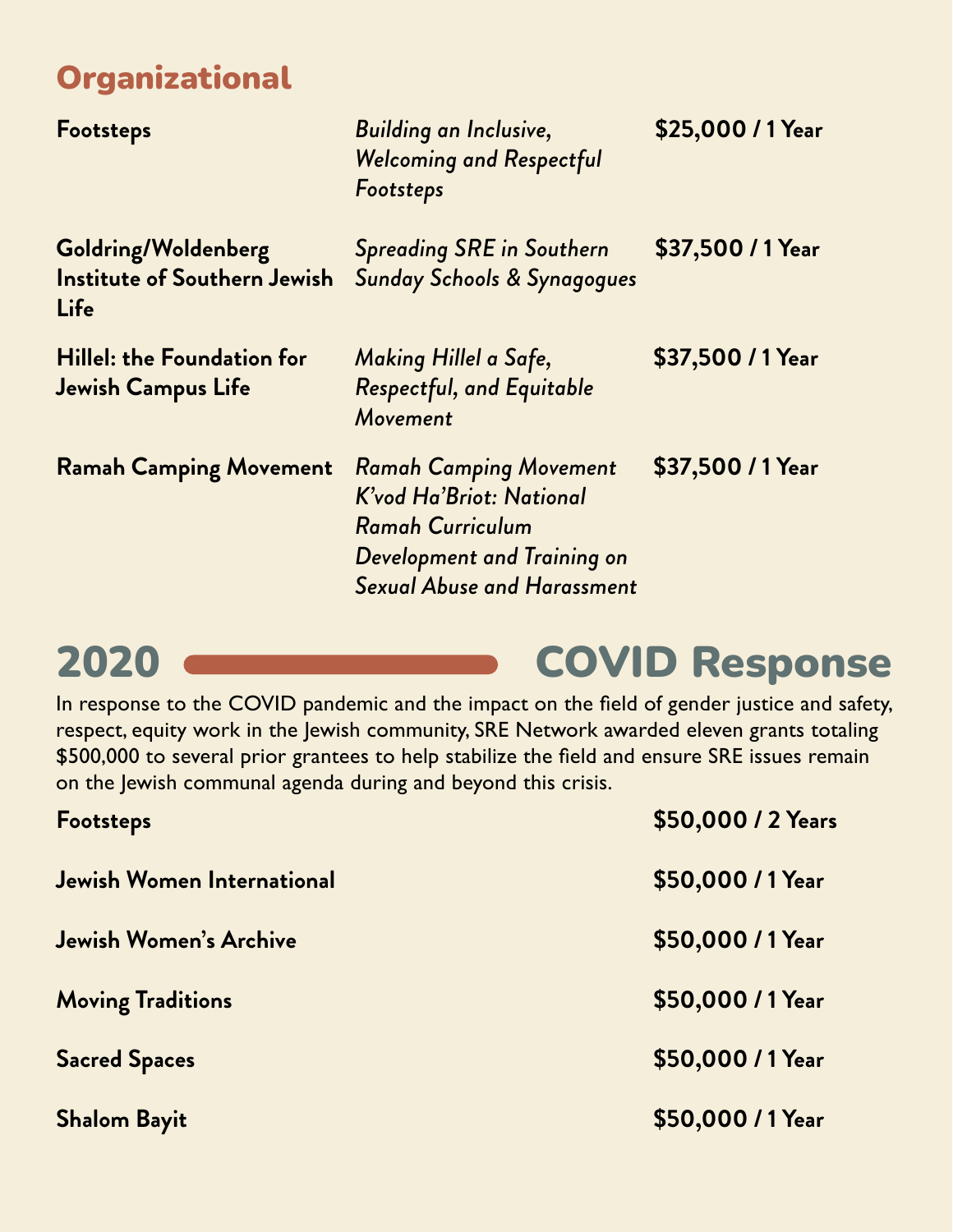| The Shalom Hartman Insti-<br>tute of North America: Creat-<br>ed Equal Project | \$25,000 / 1 Year  |
|--------------------------------------------------------------------------------|--------------------|
| <b>Slingshot: Gender Lens</b><br>Project                                       | \$25,000 / 1 Year  |
| <b>JWNFY: Ta'amod</b>                                                          | \$50,000 / 1 Year  |
| The Gender Equity in Hiring<br>Project                                         | \$50,000 / 1 Year  |
| <b>Women's Rabbinic Network</b>                                                | \$50,000 / 2 Years |

### 2021

The Fall 2021 Open Grants Process awarded a total of \$250,000 towards projects focused on intersectional gender justice and victim-survivor support.

### Fall Open Process

| <b>Jewish Coalition Against</b><br><b>Domestic Abuse</b> | Jewish Community<br><b>Connections, A Holistic</b><br><b>Approach to Abuse Prevention</b> | \$40,000 / 2 Years |
|----------------------------------------------------------|-------------------------------------------------------------------------------------------|--------------------|
| Kamochah                                                 | <b>Bat Melech, An Empowerment</b><br><b>Program for Girls</b>                             | \$40,000 / 2 Years |
| Kohenet                                                  | Kohenet Hebrew Priestess<br>Institute                                                     | \$40,000 / 2 Years |
| <b>Lilith</b>                                            | Here We Are: Personal Stories<br>of Gender Injustice                                      | \$40,000 / 2 Years |
| MyZuzah                                                  | <b>Mezuzahs for Victim-Survivors</b>                                                      | \$10,000 / 2 Years |
| <b>New Voices</b>                                        | <b>New Voices Magazine</b>                                                                | \$40,000 / 2 Years |
| <b>Sacred Spaces</b>                                     | Including the Voices of Victim-<br><b>Survivors in Case Consultations</b>                 | \$40,000 / 2 Years |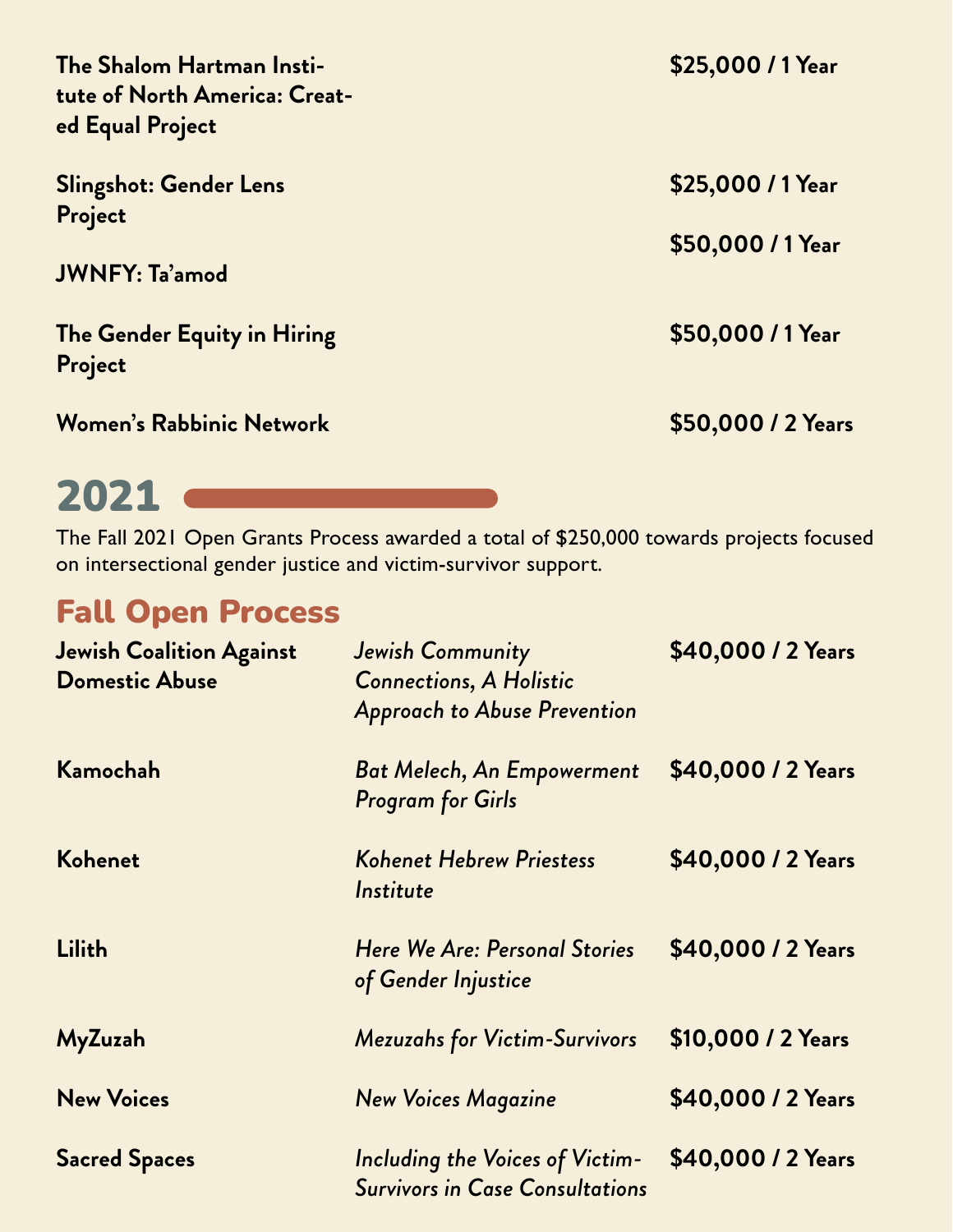### Grant Renewals

| Jewish Women International Jewish Men As Allies                          |                                  | \$25,000  |
|--------------------------------------------------------------------------|----------------------------------|-----------|
| <b>Moving Traditions</b>                                                 | <b>CultureShift Video Series</b> | \$25,000  |
| <b>Shalom Hartman Institute of Created Equal</b><br><b>North America</b> |                                  | \$25,000  |
| <b>Sacred Spaces</b>                                                     |                                  | \$125,000 |
| <b>Shalom Bayit</b>                                                      |                                  | \$30,000  |
| Ta'amod                                                                  |                                  | \$150,000 |
| The Gender Equity in Hiring<br>Project                                   |                                  | \$25,000  |
| <b>New Grantees</b>                                                      |                                  |           |
| <b>TIME'S UP Legal Defense</b><br>Fund                                   |                                  | \$25,000  |
| <b>Rabbinical Assembly</b>                                               |                                  | \$60,000  |
| <b>Southern Arizona SRE Task</b><br>Force                                |                                  | \$36,000  |

## 2022

Eight grants totaling \$350,000 in grants to support field-building and internal organizational efforts to strengthen Jewish organizations' capacity to address safety, respect, and equity at scale.

### Grant Renewals

**Shalom Hartman Institute of North America**

*Created Equal* **\$20,000 / 1 Year**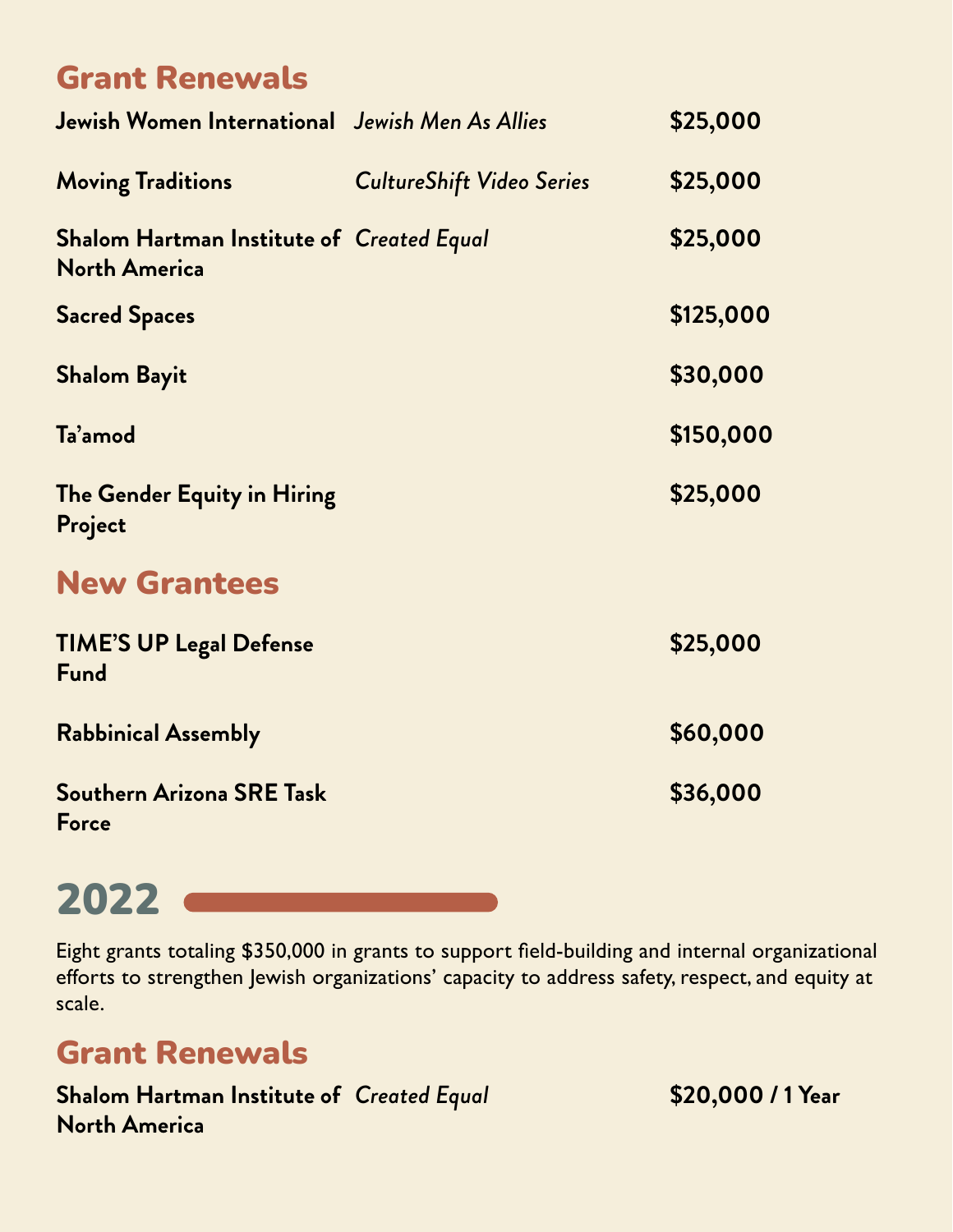| <b>Moving Traditions</b>                   | <b>Culture Shift</b>     | \$20,000 / 1 Year |
|--------------------------------------------|--------------------------|-------------------|
| Footsteps                                  | <b>General Operating</b> | \$20,000 / 1 Year |
| <b>Gender Equity in Hiring</b><br>Project  | <b>General Operating</b> | \$30,000 / 1 Year |
| Jewish Women International Here for You    |                          | \$50,000 / 1 Year |
| <b>Sacred Spaces</b>                       | <b>General Operating</b> | \$60,000 / 1 Year |
| Ta'amod                                    | <b>General Operating</b> | \$75,000 / 1 Year |
| Women's Rabbinic Network General Operating |                          | \$75,000 / 1 Year |